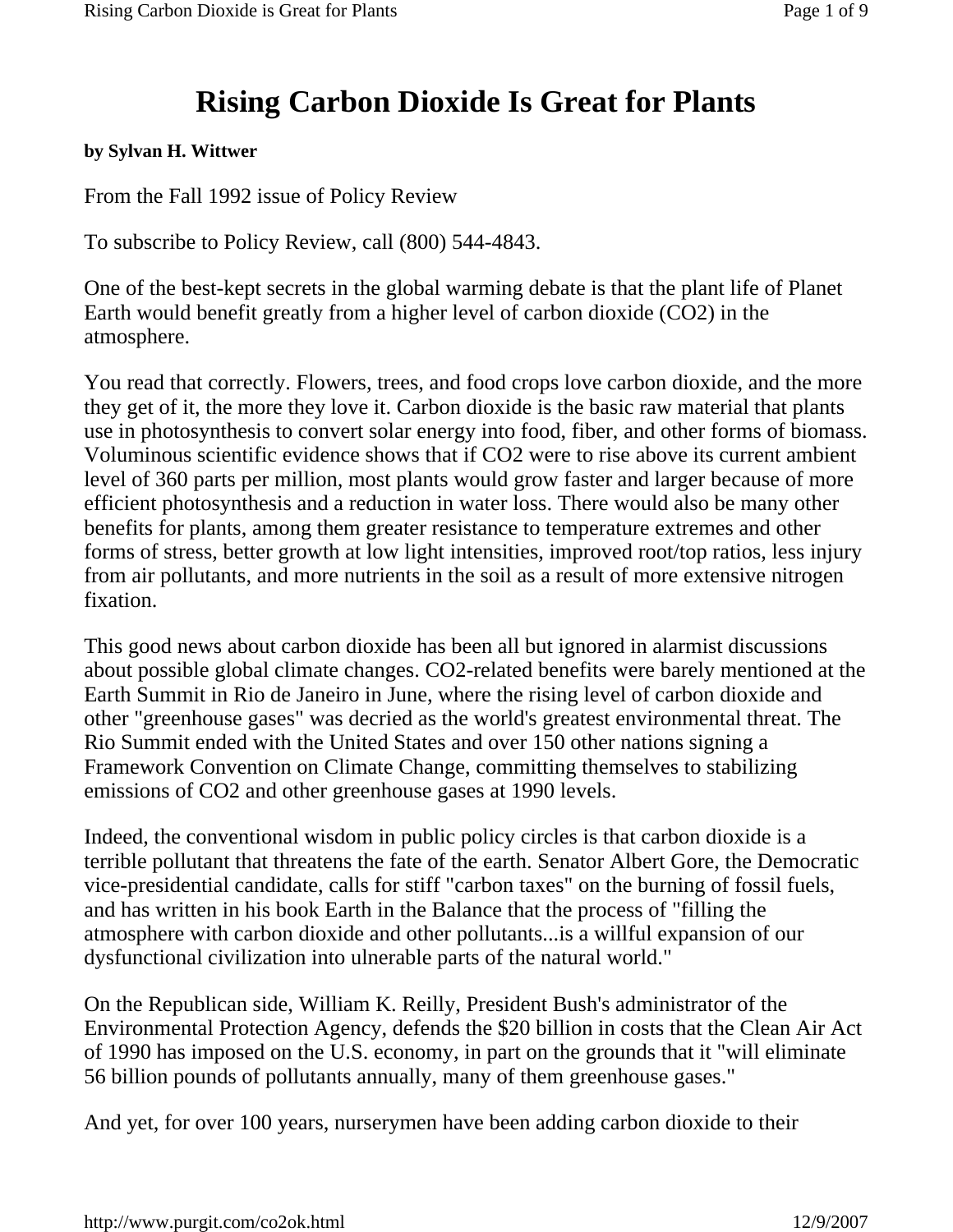greenhouses to raise the yields of vegetables, flowers, and ornamental plants. And for decades, it has been well known among botanists, biochemists, agriculturalists, and foresters that a shortage of carbon dioxide is the most common limiting factor preventing photosynthesis from proceeding more efficiently.

# The Global Warming Debate

There is no question that the carbon dioxide level in the atmosphere has been rising, and that this rise is due primarily to the burning of fossil fuels and to deforestation. Measured in terms of volume, there were about 280 parts of CO2 in every million parts of air at the beginning of the Industrial Revolution, and there are 360 parts per million (ppm) today, a 30 percent rise. The annual increase is 2 ppm, and rising. If present trends continue, the concentration of CO2 in the atmosphere will double to about 700 ppm in the latter half of the 21st century. This increase would not be a direct threat to human life; the threshold in mine-safety regulations is 5,000 ppm of carbon dioxide. But a man-made change of this magnitude in the atmosphere requires careful efforts to understand its consequences.

A number of climatologists have used computer models to predict a rise in global temperatures of 2 to 9 degrees Fahrenheit over the next century as a result of this projected rise in CO2 and other greenhouse gases, such as methane. The global warming hypothesis is disputed by many climate scientists. Even so, it is understandable that so many environmentalists and citizens would be concerned by a doubling of atmospheric carbon dioxide levels. In so changing the composition of the air, humans are inadvertently conducting a global and environmental experiment without a clear knowledge of the outcome.

While scientists disagree about the likely effects of additional carbon dioxide on global temperature, they generally agree on another important effect of a rise in the CO2 level. A doubling of the carbon dioxide concentration in the atmosphere, as is projected, would increase plant productivity by almost one-third. Most plants would grow faster and bigger, with increases in leaf size and thickness, stem height, branching, and seed production. The number and size of fruits and flowers would also rise. Root/top ratios would increase, giving many plants better root systems for access to water and nutrients.

## More Efficient Photosynthesis

There are two important reasons for this productivity boost at higher CO2 levels. One is superior efficiency of photosynthesis. The other is a sharp reduction in water loss per unit of leaf area.

Photosynthesis converts the renewable energy of sunlight into energy that living creatures can use. In the presence of chlorophyll, plants use sunlight to convert carbon dioxide and water into carbohydrates that, directly or indirectly, supply almost all animal and human needs for food; oxygen and some water are released as by-products of this process. The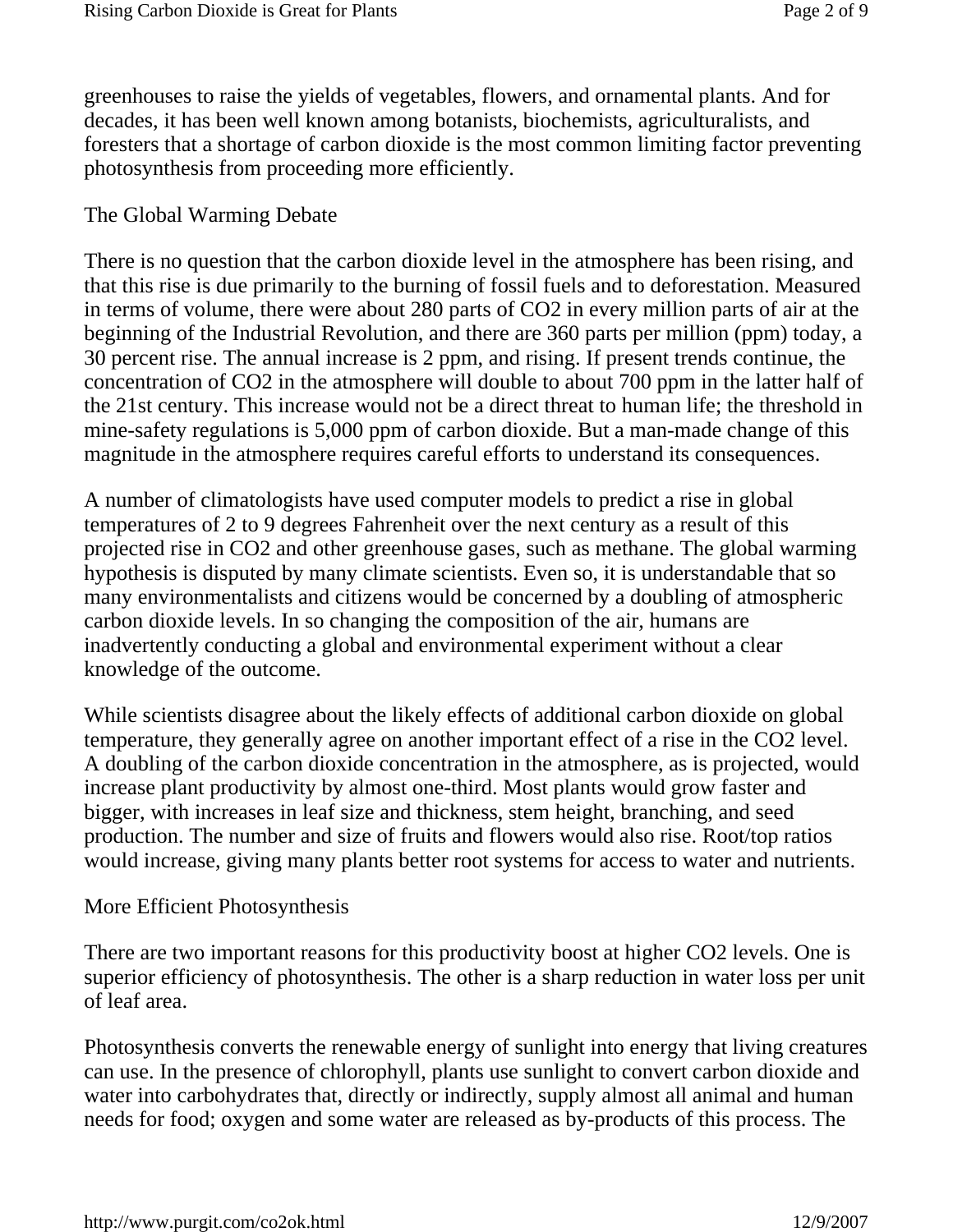principal factors affecting the rate of photosynthesis are a favorable temperature, the level of light intensity, and the availability of carbon dioxide. Most green plants respond quite favorably to concentrations of CO2 well above current atmospheric levels.

A related benefit comes from the partial closing of pores in leaves that is associated with higher CO2 levels. These pores, known as stomata, admit air into the leaf for photosynthesis, but they are also a major source of transpiration or moisture loss. By partially closing these pores, higher CO2 levels greatly reduce the plants' water loss--a significant benefit in arid climates.

There are marked variations in response to CO2 among plant species. The biggest differences are among three broad categories of plants--C3, C4, and Crassulacean Acid Metabolism or CAM--each with a different pathway for photosynthetic fixation of carbon dioxide.

Most green plants, including trees, algae, and most major food crops, use the C3 pathway, so named because the first products of photosynthesis (called photosynthate) have three carbon atoms per molecule. C3 plants respond most dramatically to higher levels of CO2 . At current atmospheric levels of CO2, up to half of the photosynthate in C3 plants is typically lost and returned to the air by a process called photo-respiration, which occurs simultaneously with photosynthesis in sunlight. Elevated levels of atmospheric CO2 virtually eliminate photo-respiration in C3 plants, making photosynthesis much more efficient. High CO2 levels also sharply reduce dark respiration (the partial destruction of the products of photosynthesis during nighttime) among C3 plants.

Corn, sugarcane, sorghum, millet, and some tropical grasses use the C4 pathway, so named because the first products of photosynthesis have four carbon atoms per molecule. C4 plants also experience a boost in photosynthetic efficiency in response to higher carbon dioxide levels, but because there is little photo-respiration in C4 plants, the improvement is smaller than in C3 plants. Instead, the largest benefit C4 plants receive from higher CO2 levels comes from reduced water loss. Loss of water through leaf pores declines by about 33 percent in C4 plants with a doubling of the CO2 concentration from its current atmospheric level. Since corn and other C4 plants are frequently grown under drought conditions of high temperatures and limited soil moisture, this superior efficiency in water use may improve yields when rainfall is even lower than normal.

The lowest response to higher CO2 levels is usually from the CAM plants, which include pineapples, agaves, and many cacti and other succulents. Like the C4 plants, CAM plants do not undergo photo-respiration. CAM plants are also already well adapted for efficient water use. Under arid conditions they fix carbon dioxide at night, when the stomata are open and water loss is minimal. During the day their stomata are closed, and stored CO2 is released so photosynthesis can proceed. However, some CAM plants follow the C3 pathway when they are not under water stress; thus, succulents that receive plenty of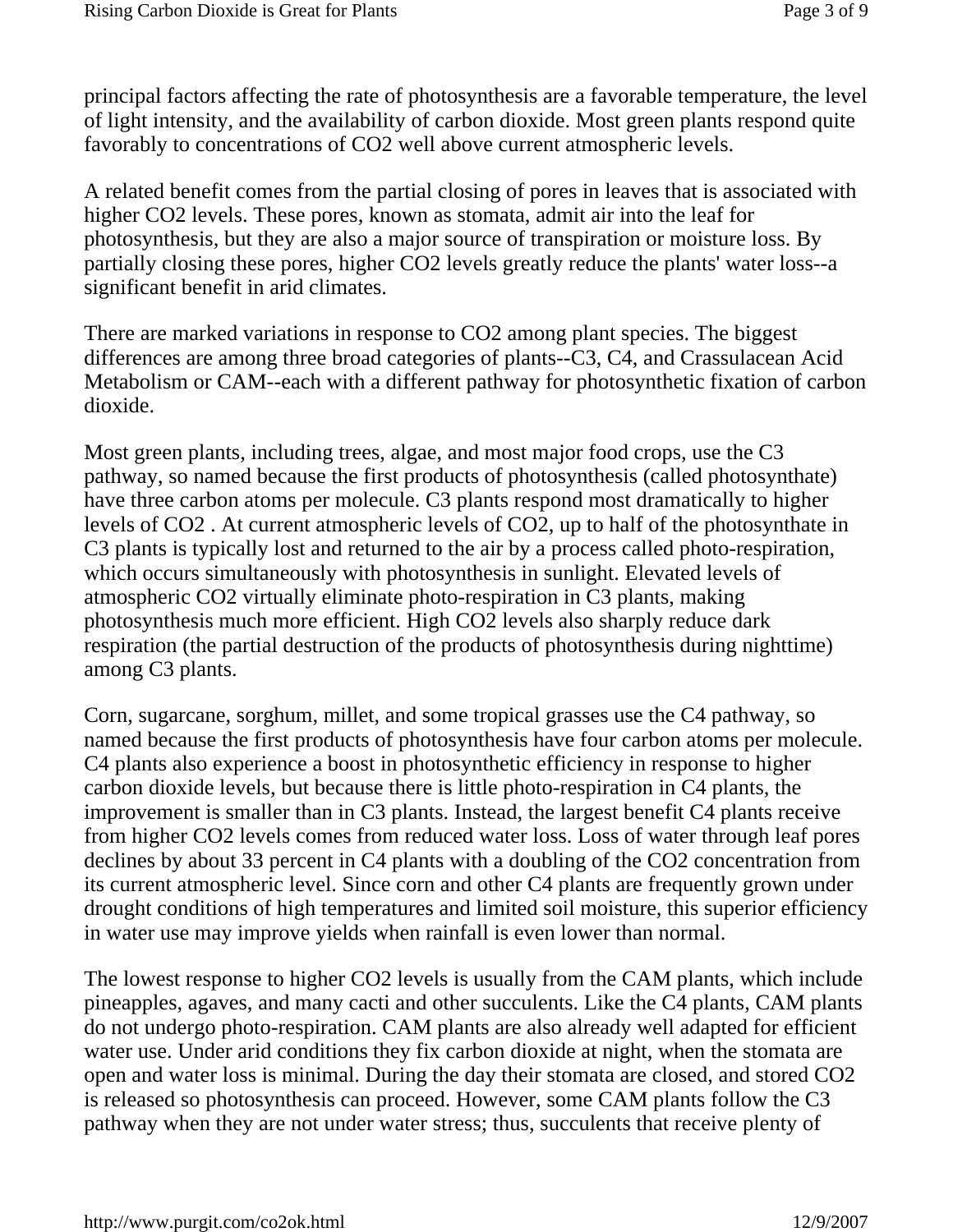water experience higher productivity at elevated levels of carbon dioxide.

Thousands of Experiments

Thousands of scientific experiments have been conducted to measure the effects of carbon dioxide enrichment on specific plants. In most green plants, productivity continues to rise up to CO2 concentrations of 1,000 ppm and above. For rice, the optimal CO2 level is between 1,500 and 2,000 ppm. For unicellular algae, the optimal level is 10,000 to 50,000 ppm.

Bruce Kimball, a research leader of the Water Conservation Laboratory of the U.S. Department of Agriculture in Phoenix, Arizona, has pulled together nearly 800 scientific observations from around the world measuring the response of food and flower crops to elevated CO2 concentrations. The mean (average) response to a doubling of the CO2 concentration from its current level of 360 ppm is a 32 percent improvement in plant productivity, with varied manifestations in different species.

Greenhouse-grown vegetables, including tomatoes, cucumbers, and lettuce, show earlier maturity, larger fruit size, greater numbers of fruit, a reduction in cropping time, and yield increases ranging from 10 to 70 percent, averaging 20 to 50 percent.

Greenhouse-grown flower crops, including roses, carnations, and chrysanthemums, grow to earlier maturity, and have longer stems and larger, longer-lived, more colorful flowers. Yield increases range from 9 to 15 percent, with a mean of 12 percent.

Flowers and ornamental plants propagated by cuttings, such as geraniums and a number of herbaceous and woody species, show faster and more extensive rooting, with greater plant heights and dry weight. There are also significant reductions in the time needed to grow a marketable product.

Cereal grains with C3 metabolism, including rice, wheat, barley, oats, and rye, show yield increases ranging from 25 to 64 percent, resulting from a rise in carbon fixation and reduction in photo-respiration. Flag leaves, the ones closest to grain panicles or heads, show a 60 percent increase in photosynthetic rates.

Food crops with C4 metabolism, including corn, sorghum, millet, and sugarcane, show yield increases ranging from 10 to 55 percent, resulting primarily from superior efficiency in water use.

Tuber and root crops, including potatoes and sweet potatoes, show dramatic increase in tuberization (potatoes) and growth of roots (sweet potatoes). Yield increases range from 18 to 75 percent.

Legumes, including peas, beans, and soybeans, show yield increases of 28 to 46 percent.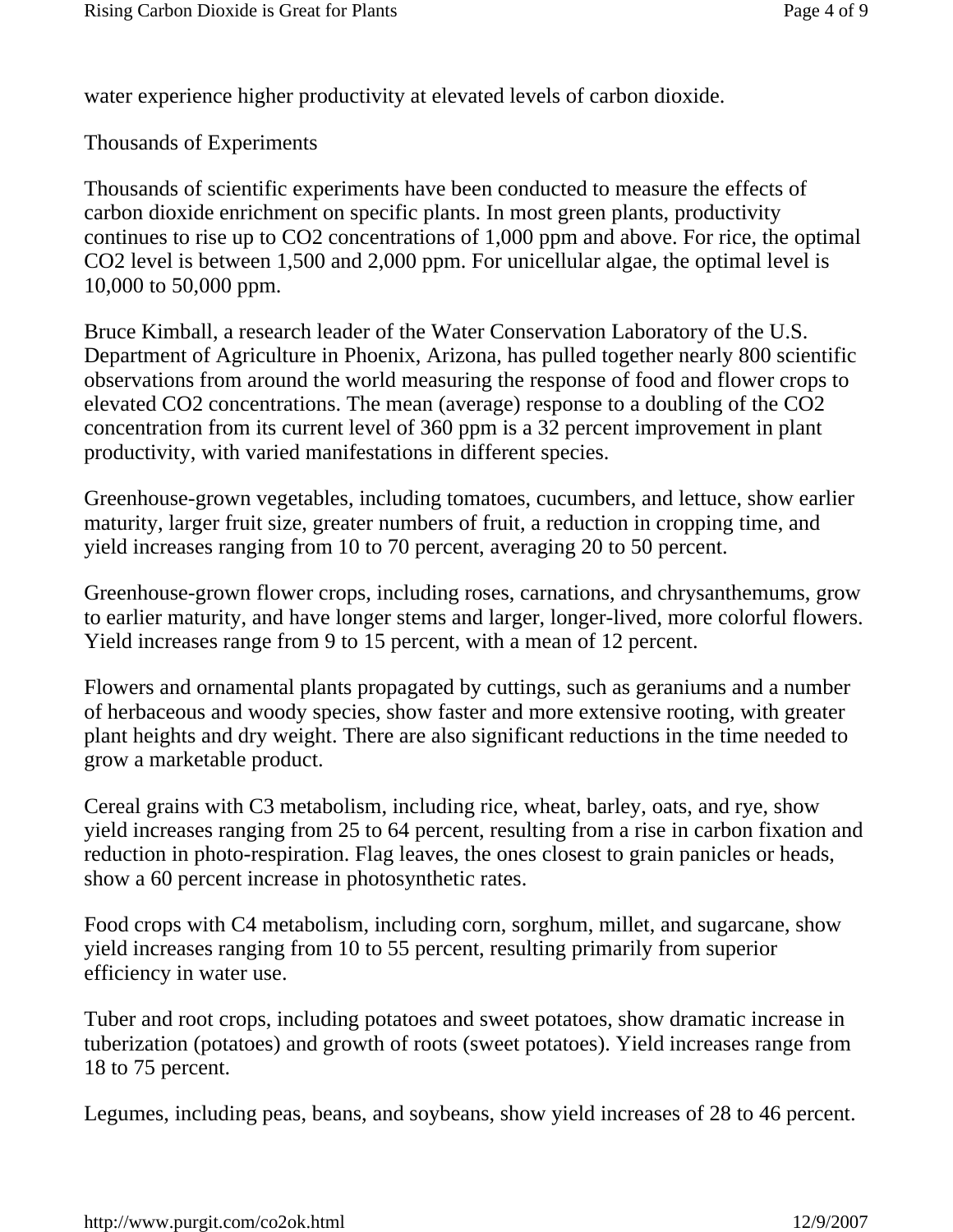For soybeans, frequently planted not only for their food value but because they naturally fertilize the soil, there is a spectacular increase in biological nitrogen fixation, as will be shown below.

Aquatic plants are commonly limited in their growth by a shortage of carbon dioxide. CO2 enrichments induce three- to five-fold increases in algal biomass when light and mineral nutrients, especially phosphorus, are plentiful. In lakes and ponds with severe pollution, a higher CO2 concentration may therefore accentuate the danger of oxygen depletion through a buildup in algae population. This could lead to the death of fish, as happened in Lake Erie until there was a major reduction in pollutants, including phosphates. Aquatic species with foliage above the water, such as the water hyacinth, produce about 40 percent more biomass when the CO2 concentration is doubled. Such an increase could aggravate an already serious weed problem in fresh water lakes and streams.

#### Flower Power

The benefits of carbon dioxide enrichment are well-known among commercial growers of flowers and vegetables. Paul Nielsen, a rose grower in Santa Barbara, California, puts carbon dioxide into his greenhouse every morning before the vents are opened. "We find that roses respond well to carbon dioxide levels of 1,000 to 1,100 ppm," says Nielsen. "The stems are larger and thicker, and there are more stems per plant."

Dick Oglevee, of Connellsville, Pennsylvania, is America's largest grower of geraniums. From the beginning of September through the middle of May, he burns natural gas in his greenhouses to keep the CO2 concentration at 1,000 ppm. "More carbon dioxide gives us stronger stalks, better breaking, and more cuttings per week," says Oglevee. "I wish we could do this in the summer too, but it's too hot to keep the vents closed."

Richard Gerhart, a cucumber and tomato grower in North Ridgeville, Ohio, is also a big fan of CO2 enrichment: "Half the dry matter in a tomato or cucumber is carbon, and the only place that comes from is carbon dioxide in the air." Gerhart maintains a 600 ppm concentration in his greenhouses, except on cloudy days, when he gets even better results by raising the concentration to 800-1,000 ppm.

American commercial greenhouses have used carbon dioxide fertilization for tomatoes, lettuce, cucumbers, flower and foliage plants, and bedding plants for at least 30 years. The benefits of this enrichment were first discovered by nurserymen in Germany 100 years ago, and the practice is widely used in Sweden, Denmark, Holland, Germany, Australia, and Japan, as well as the United States and Canada. Carbon dioxide enrichment is economical when greenhouse vents can be closed. It is therefore used most often in winter in northern areas and in the southerly latitudes of the Southern Hemisphere.

It is also standard practice for laboratory scientists working with algae cultures to conduct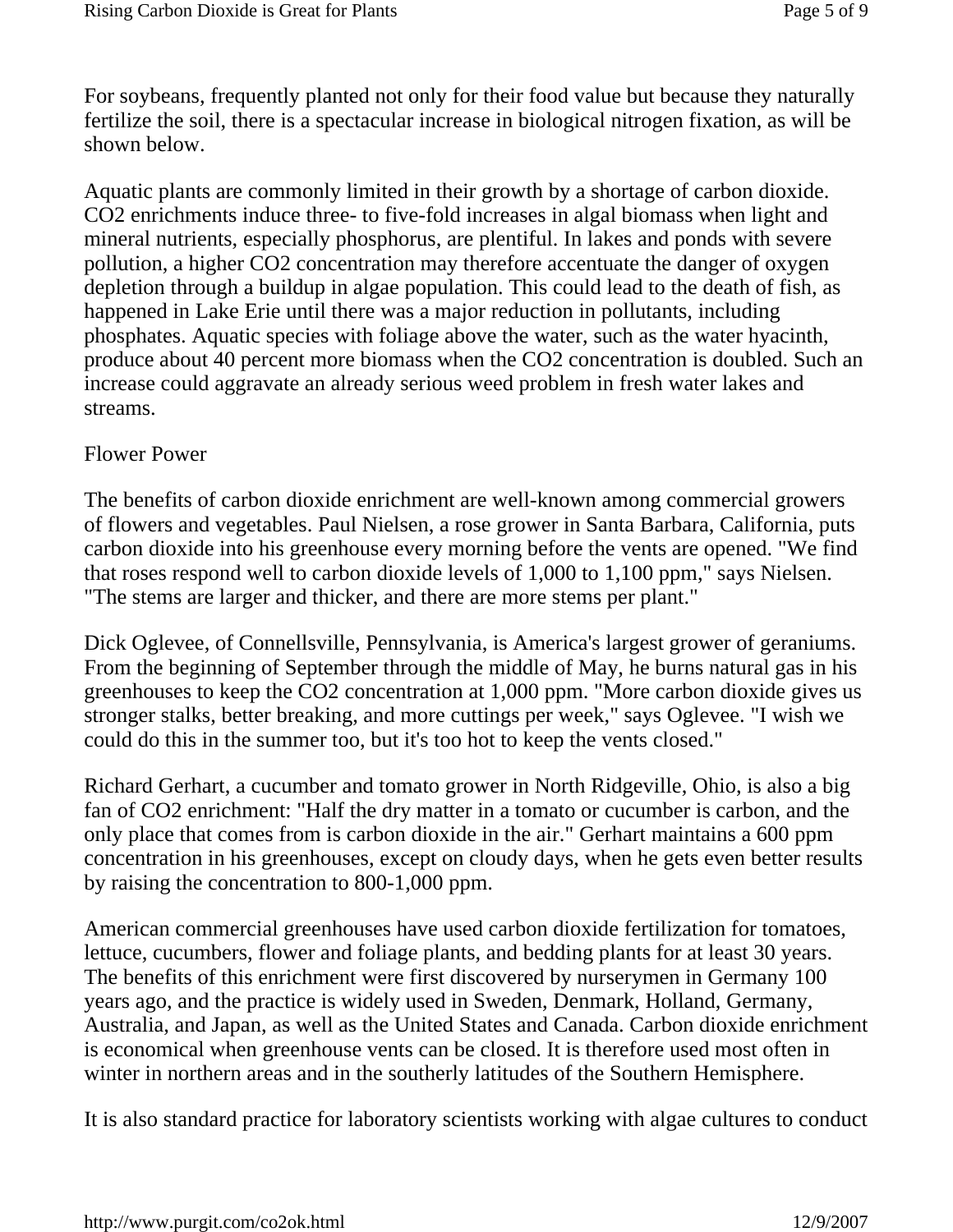their research in CO2-enriched environments. "Most experiments with algae are conducted at CO2 concentrations of up to 20,000 ppm," says N. E. Tolbert, professor emeritus of biochemistry at Michigan State University. "Cultures that can be grown in three days at high levels of CO2 would require 10 to 14 days at the normal atmospheric concentration."

Phenomenal Response in Trees

Some of the most convincing evidence that the rising level of atmospheric carbon dioxide is good for plants comes from the response measurement of individual trees and overall forest growth. Forests cover approximately one-third of the earth's land area, and account for two-thirds of global photosynthesis. They have C3 metabolism, and, like other C3 plants, respond favorably to higher concentrations of carbon dioxide.

Trees and their seedlings grown under controlled environments or in open top chambers simulating the outdoors have shown remarkable growth responses to elevated levels of CO2. Practically every species evaluated thus far in the seedling stage has shown a positive response. Addition of carbon dioxide to black walnut seedlings--at concentrations of 1,000 to 2,000 ppm for three months--increases dry weight by 80 percent, height by 96 percent, and leaf area by 79 percent. Similar results have been obtained for sugar maple, oak, ash, sweet gum, pine, and eucalyptus. The forestry department at Michigan State University has produced plantable trees in months, rather than years, by subjecting seedlings to 1,000 ppm CO2 concentrations under optimal conditions of light, temperature, day length, and nutrients.

The Water Conservation Laboratory of the U.S. Department of Agriculture has compared the growth of orange trees under the current atmospheric CO2 concentration of 360 ppm, and a concentration of 650 ppm. The trees at the elevated levels have accumulated 2.8 times more biomass in five years, and in their first two years of production produced 10 times more oranges.

# Breath of the Biosphere

If plants respond so well to additional carbon dioxide, then we would expect to see positive responses to the substantial increase in atmospheric CO2 over recent decades. Several pieces of evidence suggest exactly such a response.

A fascinating report was published by scientists with the Finnish Forest Research Institute in the April 3, 1992 issue of Science magazine. The researchers reported a 25 to 30 percent increase in the growing stock of forests in Austria, Finland, France, Sweden, Switzerland, and West Germany between 1971 and 1990, and attributed this growth in part to a 9 percent increase in atmospheric carbon dioxide during the same period.

Hartwell Allen, a plant scientist with the U.S. Department of Agriculture's Agricultural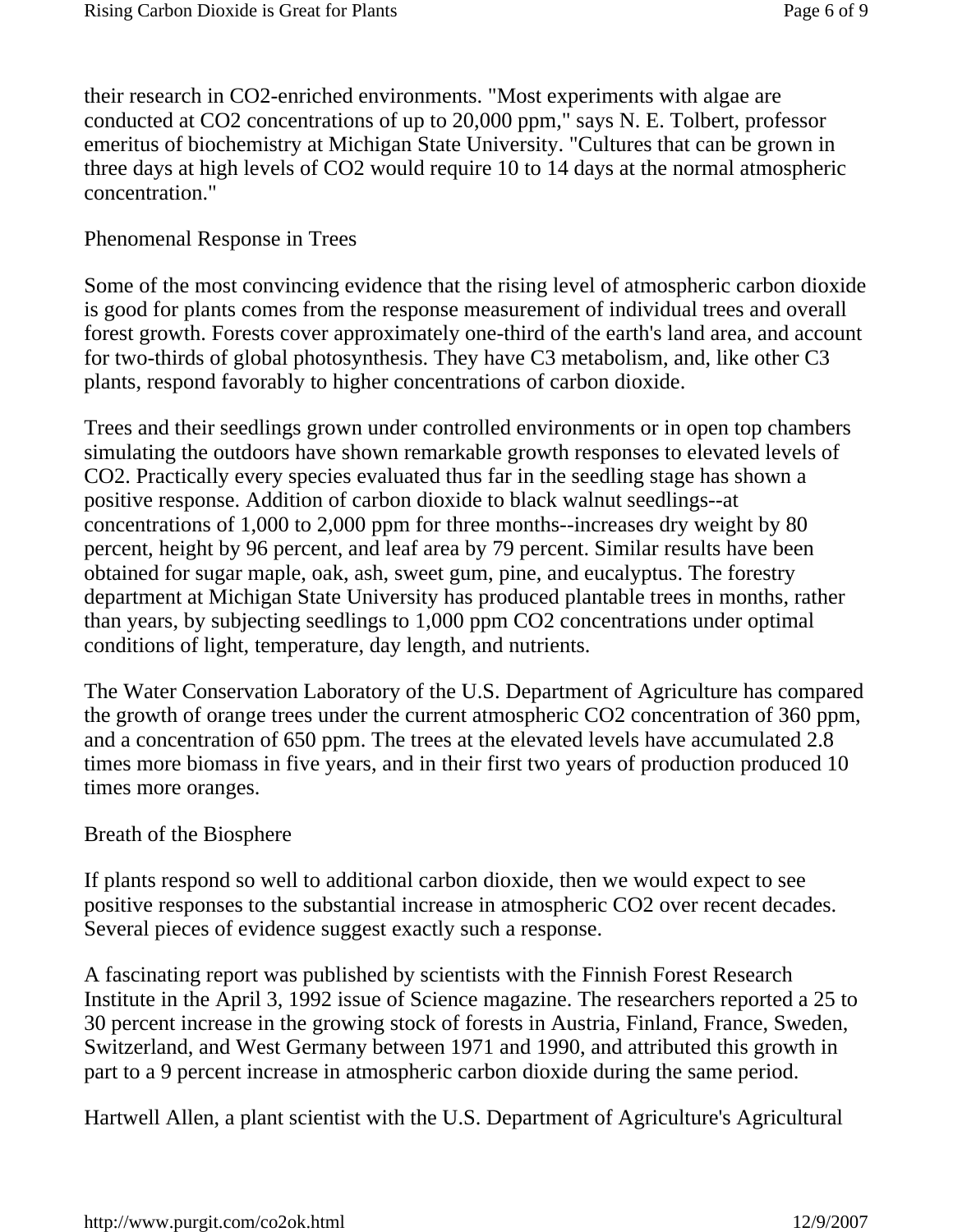Research Service in Gainesville, Florida, has estimated that soybean yields have increased by 13 percent because of a rise in global carbon dioxide concentration. Another source of dramatic evidence of rising biological productivity comes from the increasing amplitude of the atmosphere's CO2 cycle. The majority of the terrestrial vegetation of the earth is in the Northern Hemisphere, so more photosynthesis takes place in the spring and summer than in the fall and winter. The carbon dioxide level in the atmosphere begins to fall in the spring, and continues to fall through the summer months, as CO2 is removed by the vegetative cover of the north. In late autumn, at least in northern latitudes, much of this vegetation dies and decomposes, and photosynthetic activity drops to a low level; much of the carbon sequestered over the growing season is then returned to the air as  $CO2$ .

This oscillation in the CO2 level is called the "biosphere's breath," and its amplitude is measured by the Mauna Loa recording station in Hawaii. When the first records were made in 1959, there was a 6.5 ppm difference in CO2 concentration between summer and winter. Last year, the difference was 7.5 ppm. What this means is astonishing: during their major growing seasons, the plants of the Northern Hemisphere have been able to sequester at least 15 percent more carbon than they did 33 years ago.

## Other Important Benefits

Besides greater efficiency in photosynthesis and a reduction in water loss, higher levels of carbon dioxide provide other important benefits for plants.

Rising levels of CO2 compensate for the deficiencies in light that frequently occur in the winter months in northern Europe, Canada, and the United States. Indeed, flowers and vegetables grown in CO2 -enriched greenhouses experience an even higher-percentage boost in plant productivity under very low light intensities than under normal light.

Enrichment of the air by carbon dioxide also appears to offer some protection to plants against both extremely hot and cold temperatures. There is also evidence that high atmospheric levels of CO2 raise the optimal temperature for plant growth. The implication of this for the global warming debate is significant: if the higher-CO2 world of the future leads to higher temperatures, plants will respond favorably both to increases in carbon dioxide and to the warmer conditions.

Plant responses to a higher carbon dioxide concentration do appear to be limited by deficiencies in nitrogen and other mineral nutrients. If plants are to take full advantage of future CO2 -enriched atmospheres, it may be necessary to apply more fertilizer in many parts of the world. Even so, higher CO2 levels have a remarkably stimulatory effect on biological nitrogen fixation by legumes, such as soybeans. A classic study by Ralph Hardy and U. D. Havelka, published in Science in 1975, showed that a tripling of atmospheric CO2 results in a six-fold increase in biological nitrogen fixation--from 75 to 425 kilograms of nitrogen per hectare--by rhizobial bacteria in nodules attached to the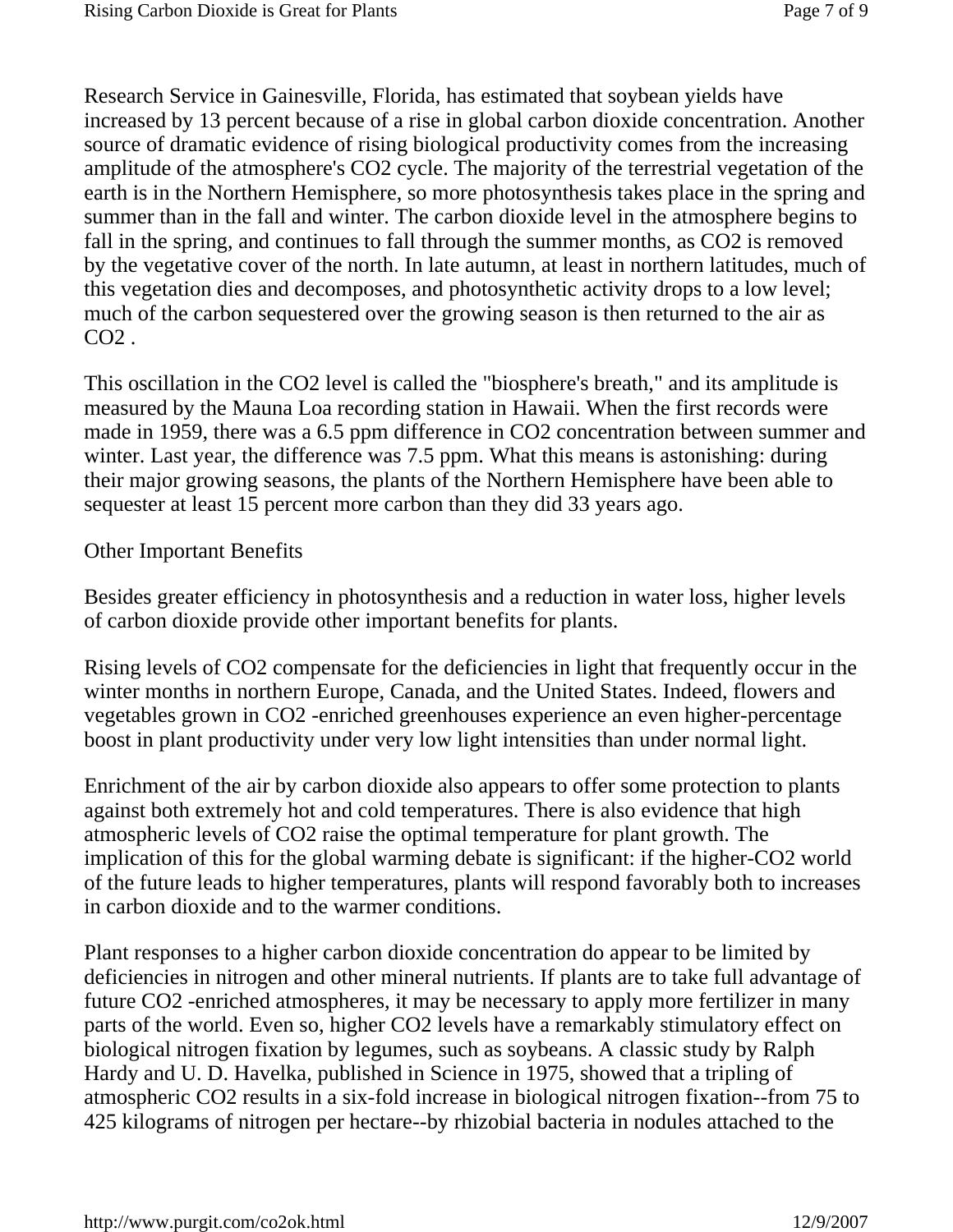roots of soybeans.

Elevated concentrations of CO2 also offer protection against air pollutants. The partial closing of the stomata at higher CO2 levels reduces the exposure of both C3 and C4 plants to ozone, sulfur dioxide, nitrous oxides, and other harmful substances in the air. The benefits are particularly pronounced for soybeans and other legumes that are especially sensitive to air pollutants.

#### Good News for the Planet

The benefits to plants that would result from a doubling of the carbon dioxide concentration do not necessarily mean that such a doubling is good for the planet. We do not know what the optimal level of atmospheric carbon dioxide should be. So many variables could be affected by a major increase in CO2 including temperature and a redistribution of water resources, that the honest observer has to conclude he does not really know what will happen. Even so, the good news about plant growth makes it possible to project a number of features of the global ecosystem in the next century.

First, we can expect a rapid expansion of food production that may offset some of the presumed adverse climate effects. As crop yields rise with higher CO2 levels, the amount of land devoted to agriculture can decline. It will be much easier to protect environmentally sensitive land areas from over-cultivation for crops.

Since C3 plants will benefit somewhat more than C4 plants from higher CO2 levels, there will be some shift in the mix of plants. Trees are C3 plants, so we can expect more rapid reforestation and an enormous expansion in forest biomass. Of the 21 most important food crops, 17 have C3 pathways. They include rice, wheat, barley, oats, rye, soybeans, field beans, mung beans, cowpeas, chickpeas, pigeonpeas, potatoes, sweet potatoes, cassava-yams, sugar beets, bananas, and coconuts. The exceptions are corn, sorghum, millet, and sugarcane, which have C4 pathways, and which will probably decline in relative production. On the other hand, since 14 of the 18 most noxious weeds are C4 plants, rising levels of atmospheric CO2 will generally favor crop production over weeds.

Plants, directly or indirectly, provide 95 percent of the total food of the earth. Since plants are at the bottom of the food chain, a boost in plant production should lead to major increases in bird, fish, and mammal populations as well.

The rising carbon dioxide concentration in the atmosphere must be viewed with caution. But it is inappropriate for public discussion of the issue to focus only on the hypothetical dangers of global warming that might result from higher carbon dioxide levels. It is important to stress as well the known benefits of a higher carbon dioxide concentration for the productivity of food crops, trees, and other plants.

SYLVAN H. WITTWER, professor emeritus of horticulture at Michigan State